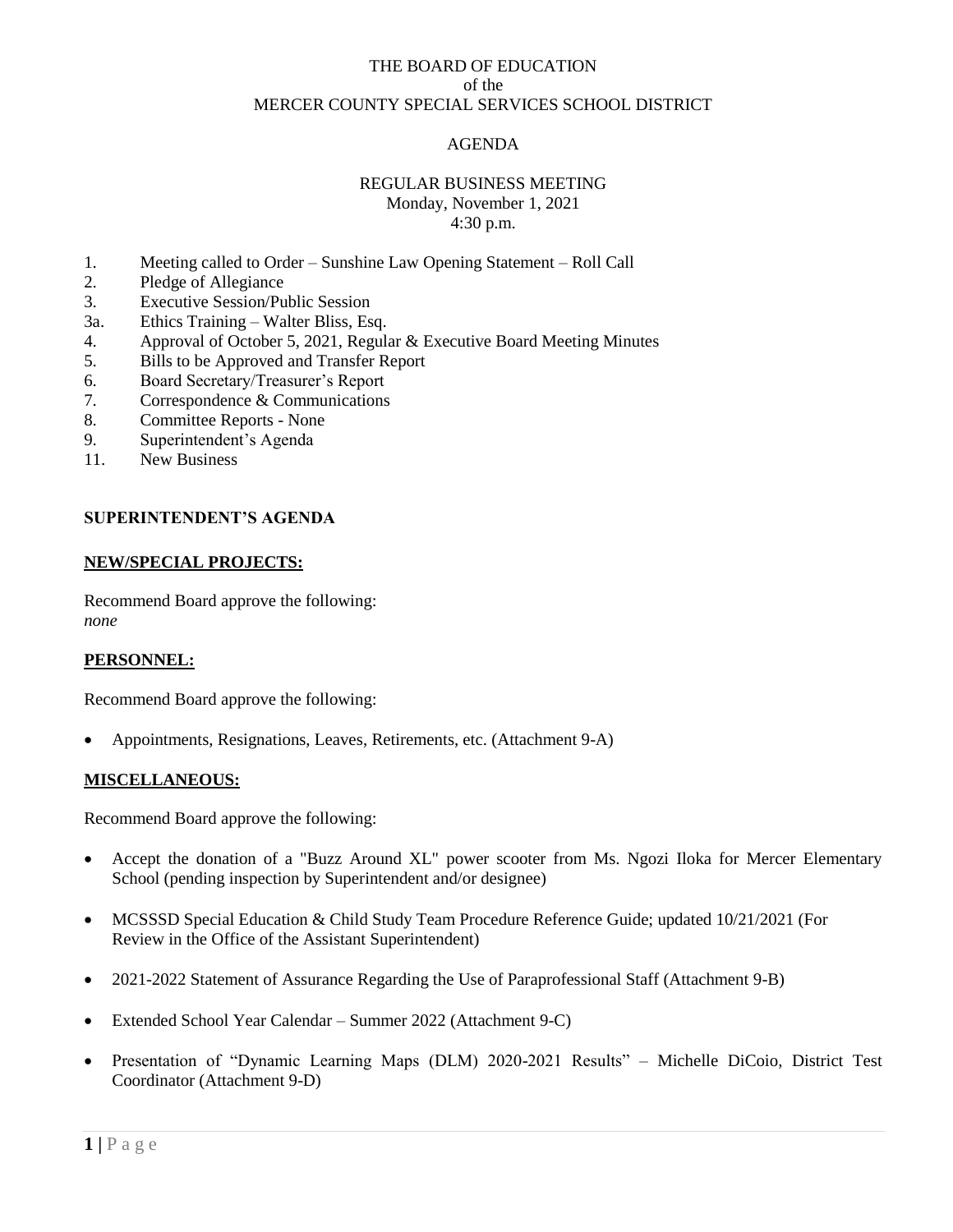- NJQSAC Committee Members, 2021-2022 School Year (Attachment 9-E)
- NJQSAC Declaration Page (Attachment 9-F)
- NJQSAC District Performance Review (DPR's) for the following Indicators (Attachment 9-G)
	- Instruction & Program
	- Governance
	- Fiscal Management
	- Operations
	- Personnel
- Revised Job Descriptions (Attachment 9-H)

Principal Supervisor

Revised and/or New Policies, Regulations, or By-Laws

First Reading -- Revised and/or New Policies, Regulations, or By-Laws (Attachment 9-I)

#### *BYLAWS* NONE

# *POLICIES*

| P1648.14 | Safety Plan for Healthcare Settings in School Buildings – COVID-19 (M) |
|----------|------------------------------------------------------------------------|
| P2467    | Surrogate Parents and Resource Family Parents (M)                      |
| P5751    | Sexual Harassment of Students (M)                                      |
| P7432    | Eye Protection (M)                                                     |

# *REGULATIONS*

| R5751   | Sexual Harassment of Students (M) |
|---------|-----------------------------------|
| R7432   | Eye Protection (M)                |
| R8420.1 | Fire and Fire Drills (M)          |

**Second Reading** -- Revised and/or New Policies, Regulations, or By-Laws

## *BYLAWS*

None

# *POLICIES*

| P1648.13 | <b>School Employee Vaccination Requirements</b>                          |
|----------|--------------------------------------------------------------------------|
| P2422    | Comprehensive Health and Physical Education (M)                          |
| P2425    | Emergency Virtual or Remote Instruction Program (M) (NEW)                |
| P5116    | Education of Homeless Children (NEW)                                     |
| P8540    | School Nutrition Programs (M)                                            |
| P8550    | Meal Charges/Outstanding Food Service Bill (M)                           |
| P6115.01 | Federal Awards/Funds Internal Controls – Allowability of Costs (M) (NEW) |
| P6115.02 | Federal Awards/Funds Internal Controls – Mandatory Disclosures (M) (NEW) |
|          |                                                                          |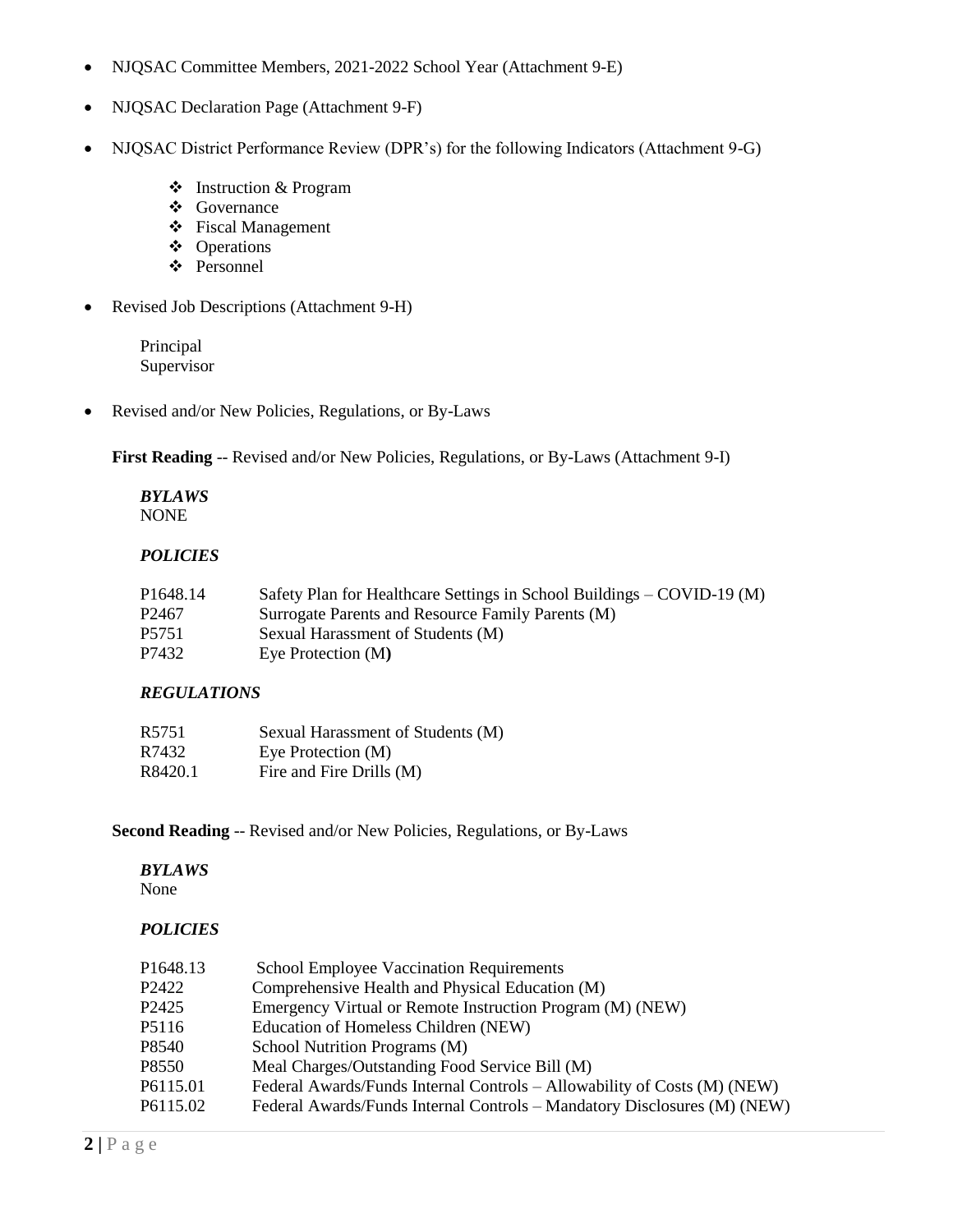| P6115.03 | Federal Awards/Funds Internal Controls – Conflict of Interest (M) (NEW) |
|----------|-------------------------------------------------------------------------|
| P6311    | Contracts for Goods or Services Funded by Federal Grants (M)            |
| P8600    | <b>Student Transportation (M)</b>                                       |

## *REGULATIONS*

None

**Abolished** -- Policies, Regulations, or By-Laws

# *BYLAWS*

None

#### *POLICIES* None

*REGULATIONS* None

**Second Reading and Final Adoption** – Resolutions to Bylaws, Policies, or Regulations (Attachment 9-J)

# *BYLAWS*

o Resolution Amending the Bylaws of The Board to Authorize the Board President to Appoint One Or More Board Committees to Assist the Board in the Selection of a Permanent Superintendent

*POLICIES* None

*REGULATIONS* None

## **REPORTS:**

Recommend Board approve the following:

- Fire and Security Drill(s) for the months of October 2021 (Attachment 9-K)
- Harassment, Intimidation & Bullying as of October 2021

| <b>Month</b> | <b>Investigations</b> | <b>HIB</b> | <b>Non-HIB</b> |
|--------------|-----------------------|------------|----------------|
| July         |                       |            |                |
| August       |                       |            |                |
| September    |                       |            |                |
| October      |                       |            |                |
| <b>TOTAL</b> |                       |            |                |

Enrollment Data as of October 2021

|               | July | Aug | <b>Sep</b> | Oct | <b>Nov</b> | <b>Dec</b> | Jan | Feb | Mar | Apr | May | June |
|---------------|------|-----|------------|-----|------------|------------|-----|-----|-----|-----|-----|------|
| 2020-<br>2021 | 428  | 428 | 496        | 501 | 503        | 505        | 506 | 502 | 501 | 501 | 502 | 501  |
| 2021-         | 413  | 413 | 482        | 483 |            |            |     |     |     |     |     |      |